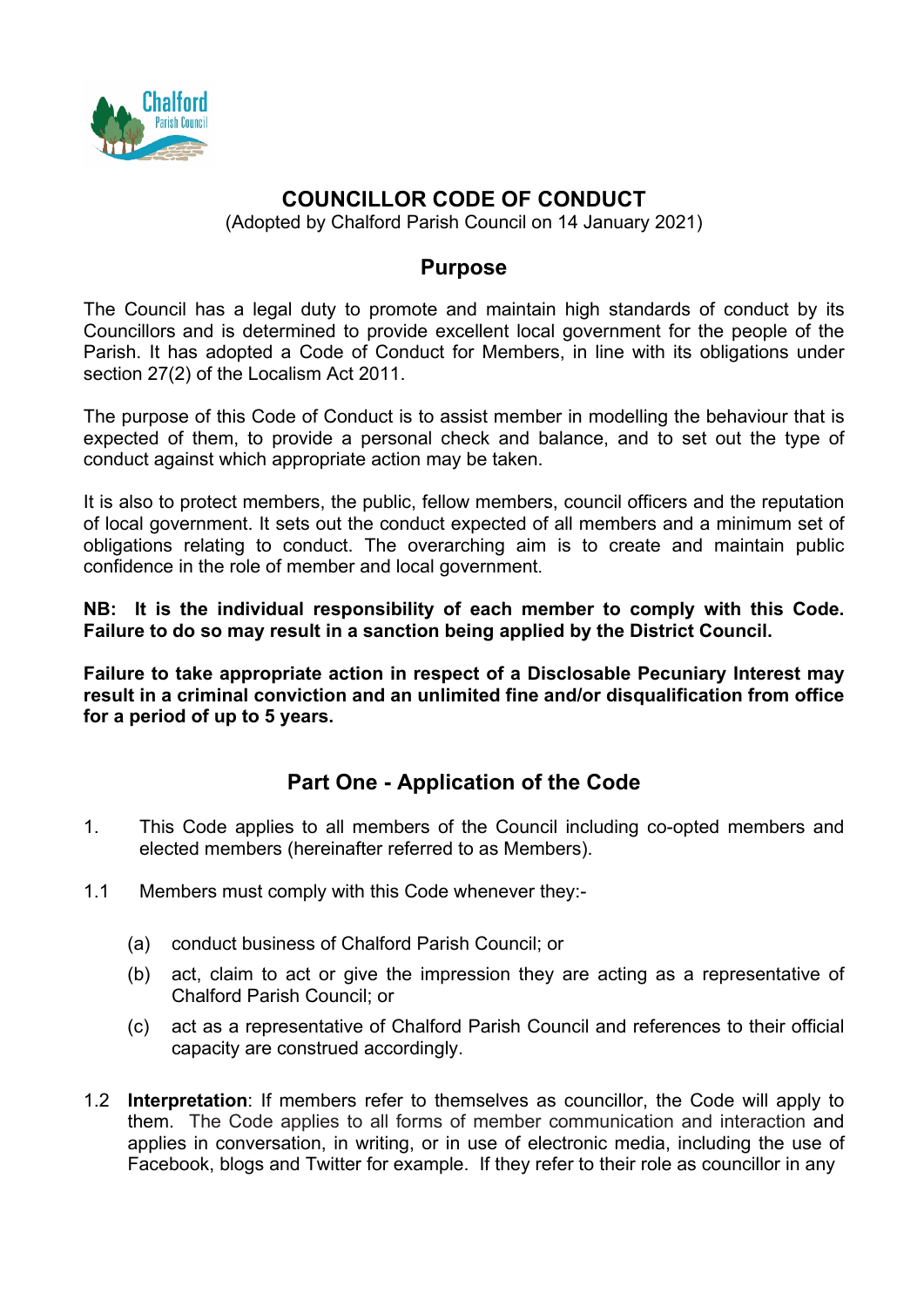way or any comments they make are clearly related to their official role then the Code will apply to those comments.

1.3 Even if a member does not refer to their role as councillor, their public comments may have the effect of bringing their office or authority into disrepute and could therefore breach paragraph 3.2 of the Code.

## **Part Two - General Obligations**

2. Members must behave according to the highest standards of personal conduct in everything they do in their capacity as a member. In particular they must observe the following principles of conduct, some of which are set out in law. All members of the Council shall aspire to uphold and promote the following principles:

**Selflessness** - members should act only in the public interest and should never improperly confer an advantage or disadvantage on any person.

**Honesty and Integrity** – members should not place themselves in situations where their honesty and integrity may be questioned, should not behave improperly and should on all occasions avoid the appearance of such behaviour.

**Objectivity** – members should make decisions impartially and on merit, including when making appointments, awarding contracts, or recommending individuals for rewards or benefits.

**Accountability** – members should be accountable to the public for their actions and the manner in which they carry out their responsibilities and should cooperate fully and honestly with any scrutiny appropriate to their particular office.

**Openness** – Holders of public office should be as open as possible about all the decisions and actions that they take. They should give reasons for their decisions and restrict information only when there are clear and lawful reasons for doing so.

**Leadership** – members should promote and support these principles by leadership, and by example, and should act in a way that secures or preserves public confidence.

**Respect for others** – members should promote equality by not discriminating unlawfully against any person, and by treating people with respect, regardless of their race, age, religion, gender, sexual orientation or disability. They should respect the impartiality and integrity of the authority's statutory officers and its other employees**.**

It is important that Members uphold and promote these principles, a failure to do so may, be a breach of this Code. Those matters which may be specific breaches of the Code are set out in the next section.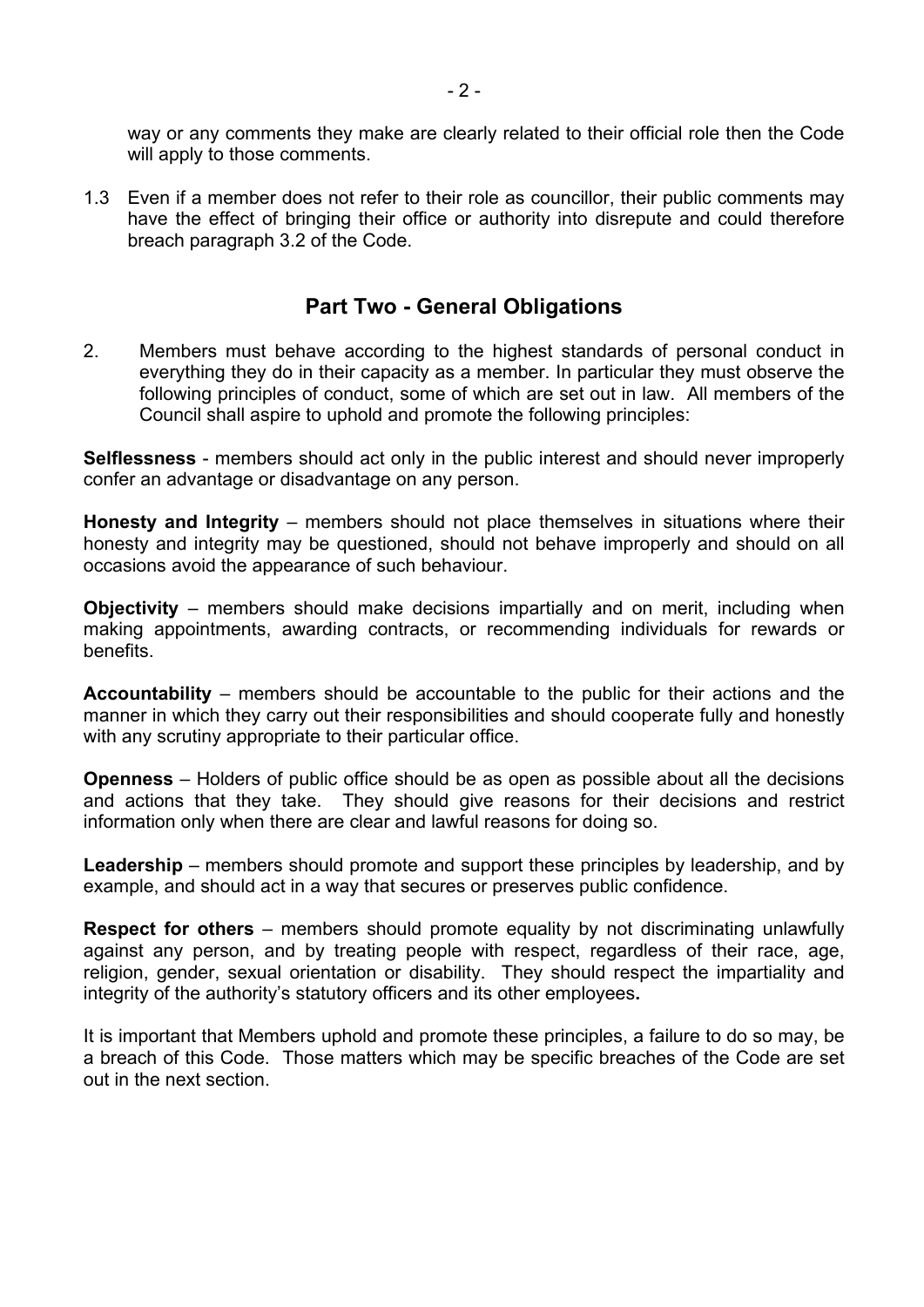## **Part Three - Requirements of the Code**

#### 3.1 Members must

- (a) Not use their position as a member to influence, or attempt or purport to influence, any decision or business of the Council in which they have an interest (an interest is defined in sections 4.2, 4.3 and 4.4 of Part 4 below) and they shall comply with the requirements of this Code in relation to interests;
- (b) Not use or attempt to use their position as a member improperly to confer on or secure for themselves or any other person, an advantage or disadvantage; and
- (c) When using or authorising the use by others of the resources of their authority:

(i) act in accordance with the Council's reasonable requirements;

and

(ii) ensure that such resources are not used improperly for political purposes (including party political purposes); and

(iii) must have regard to any applicable Local Authority Code of Publicity made under the Local Government Act 1986.

- 3.2 Not conduct themselves in a manner which could reasonably be regarded as bringing their office or authority into disrepute;
- 3.3 Carry out all their duties and responsibilities paying due regard to the Public Sector Equality Duty and will seek to:
	- (i) eliminate discrimination, harassment, victimisation and any other conduct that is prohibited by or under the Equality Act 2010;
	- (ii) advance equality of opportunity between persons who share a relevant protected characteristic and persons who do not share it; foster good relations between persons who share a relevant protected characteristic and persons who do not share it.
	- (iii) Not do anything which may cause the Council to breach the Equality Act 2010
- 3.4 Show respect and consideration for others;
- 3.5 Not use bullying behaviour or harass any person; and not intimidate or attempt to intimidate any person or any person who is likely to be;
	- (i) a complainant,

(ii) a witness, or

(iii) involved in the administration of any investigation or proceedings in relation to an allegation that a member has failed to comply with the Code;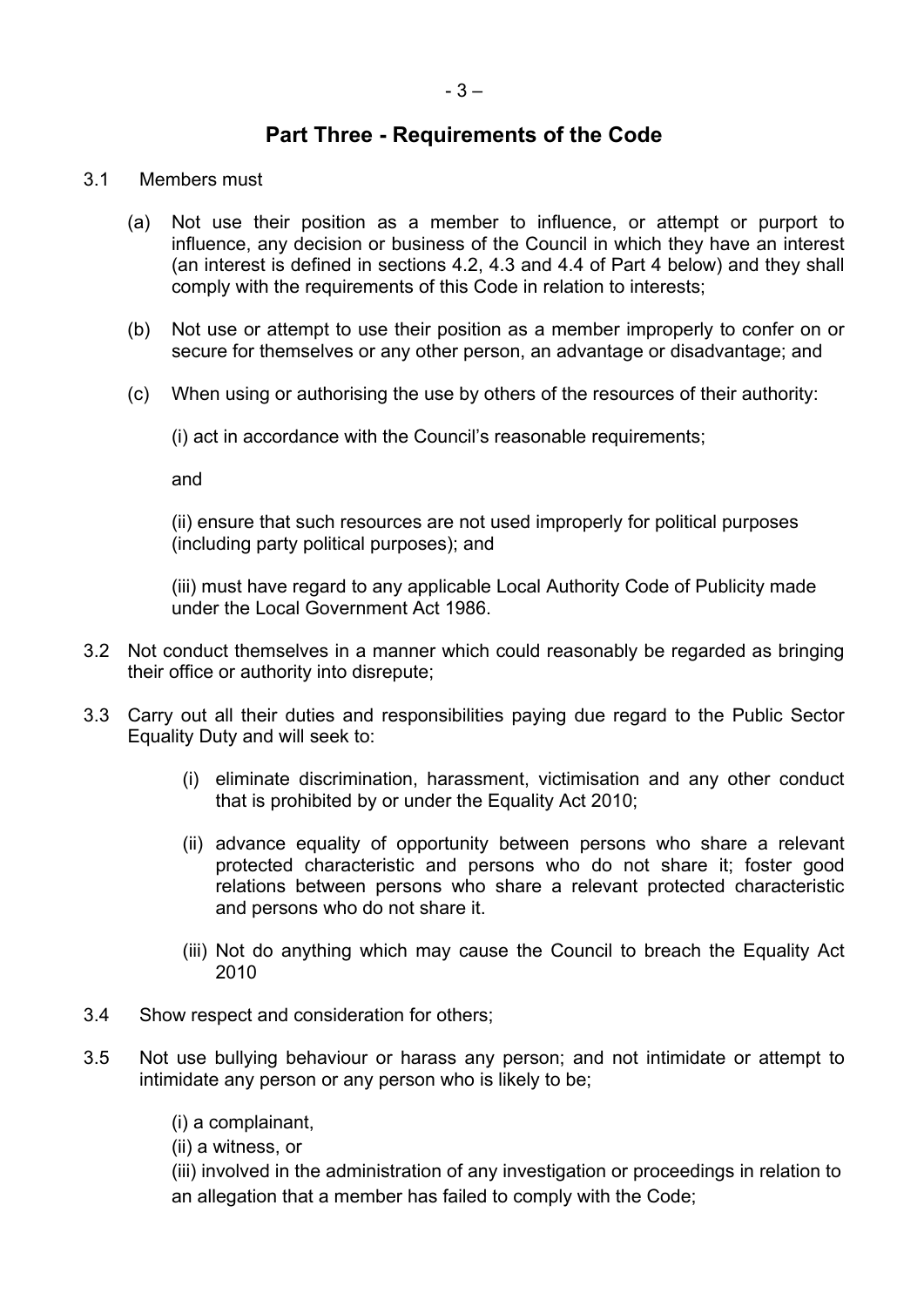Bullying may be characterised as offensive, intimidating, malicious or insulting behaviour, an abuse or misuse of power through means that undermine, humiliate, denigrate or injure the recipient. The bullying might be a regular pattern of behaviour or a one-off incident, happen face-to-face, on social media, in emails or phone calls, happen in the workplace or at work social events and not always be obvious or noticed by others.

The Equality Act 2010 defines harassment as 'unwanted conduct related to a relevant protected characteristic, which has the purpose or effect of violating an individual's dignity or creating an intimidating, hostile, degrading, humiliating or offensive environment for that individual'. The relevant protected characteristics are age, disability, gender reassignment, race, religion or belief, sex, and sexual orientation.

- 3.6(a) Not disclose information given to the Council in confidence by anyone, or information acquired by the Council or the member which the member believes, or ought reasonably to be aware, is of a confidential nature, except where -
	- (i) the member has the consent of a person authorised to give consent;
	- (ii) they are required by law to do so;
	- (iii) the disclosure is made to a third party for the purpose of obtaining professional advice provided that the third party agrees not to disclose the information to any other person; or
	- (iv) the disclosure is reasonable and in the public interest and made in good faith and in compliance with the reasonable requirements of the Council
	- (b) Prevent another person from gaining access to information to which that person is entitled by law.
- 3.7 Not do anything which compromises or is likely to compromise the impartiality of those who work for, or on behalf of, the Council.
- 3.8 Comply with any formal investigation under the Code and not seek to misuse the Code process, for example, by making allegations against another member for the purposes of political gain or on a trivial or malicious basis.
- 3.9 Undertake any training considered by the Council to be reasonably necessary to enable the member to undertake their duties.
- 3.10 (a) When reaching decisions on any matter have regard to any relevant advice provided to them by -
	- (i) the Council's Proper Officer/Responsible Financial Officer; or where that officer is acting pursuant to his or her statutory duties and
	- (b) Give reasons for all decisions they make in the course of their work as a member in accordance with any reasonable requirements of the Council.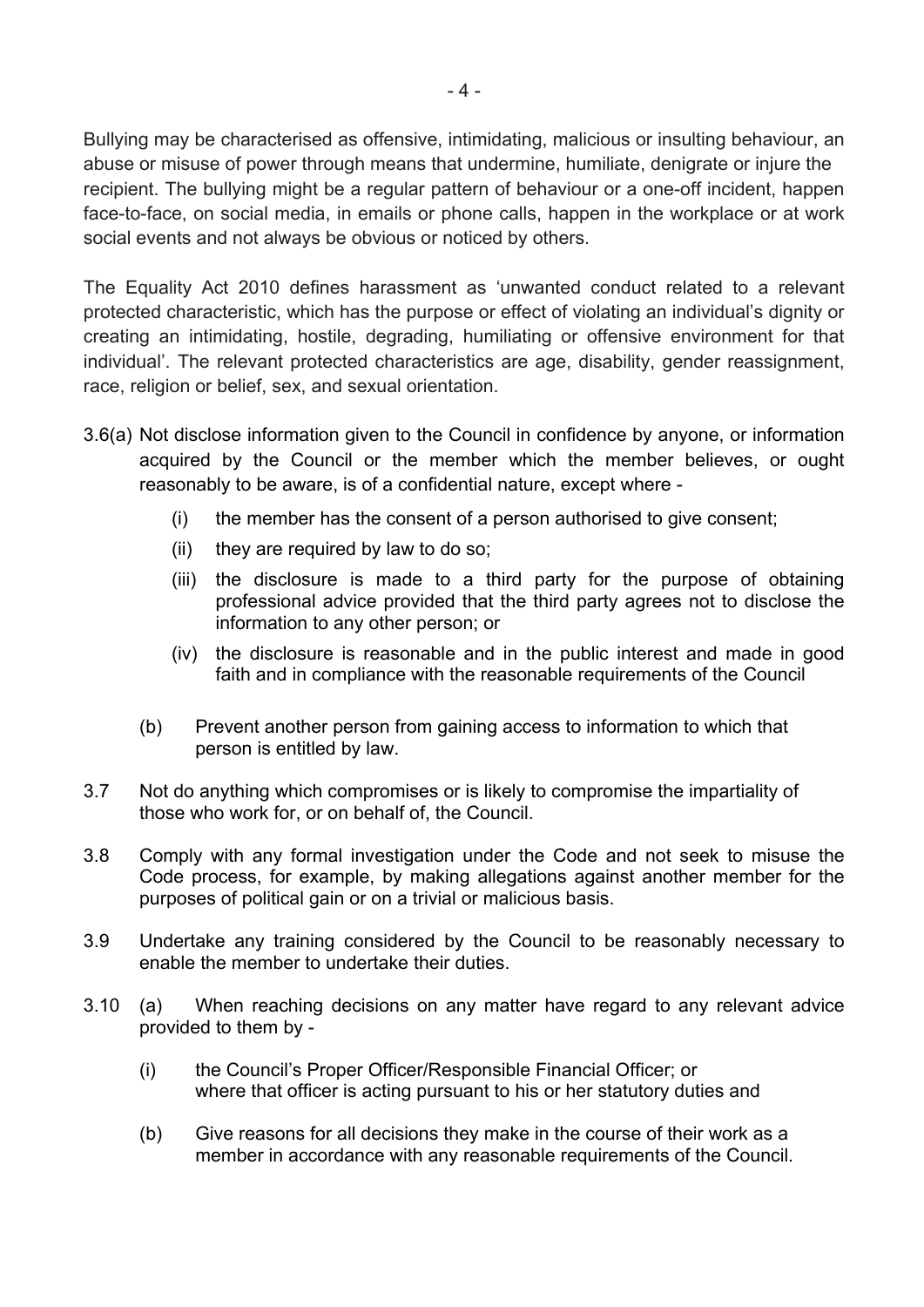## **Part Four - Interests**

## 4.1 **General**

- (a) An interest to which this Code applies is either a disclosable pecuniary interest (DPI) or if not, an "Other Interest". These are defined at sections 4.2 and 4.3 below. A member should first ascertain if the interest is a DPI. If it is not then the member should look at section 4.3 to see if it is any other interest.
- (b) Members will not be considered to have an interest where it arises from an interest of a body or person other than themselves and they were not aware of that body's or person's interest.

## 4.2 **Definition of a Disclosable Pecuniary Interest (DPI)**

- (a) A DPI is any of the interests described below whether it is the Member's or the interest of their spouse, civil partner, or person who they live with as if they were their spouse or civil partner (referred to as "Partner" below)
	- (i) **Employment**: any employment or office held, or trade, profession or vocation carried on, by the member or their Partner for profit or gain.
	- (ii) **Sponsorship**: any payment or financial benefit towards the Member's election expenses or expenses as a member received within the last 12 months, excluding any from the Council.
	- (iii) **Contracts**: any current contract between the Council and them, or their Partner, or anybody in which they or their Partner are a business partner, director, or shareholder.
	- (iv) **Land**: any land which is in the Council's area which they or their Partner have a right to occupy or receive the income from, including a licence to occupy land for more than a month.
	- (v)**Corporate tenancies**: any tenancy between the Council and a body in which the member or their Partner are a business partner, director, or shareholder.
	- (vi) **Securities**:
		- any beneficial interest in any shares or other securities of any description in a body, held by the member or their Partner, if the body has a place of business or land in the Council's area, and:
		- the total value of the securities held is over £25,000, or
		- the member or their Partner hold more than one hundredth of the total issued share capital of the body, or
		- if the body has more than one class of shares, the member or their Partner hold more one hundredth of the issued share capital of that class

Note: the descriptions of DPI's above are summaries of the definitions in the regulations.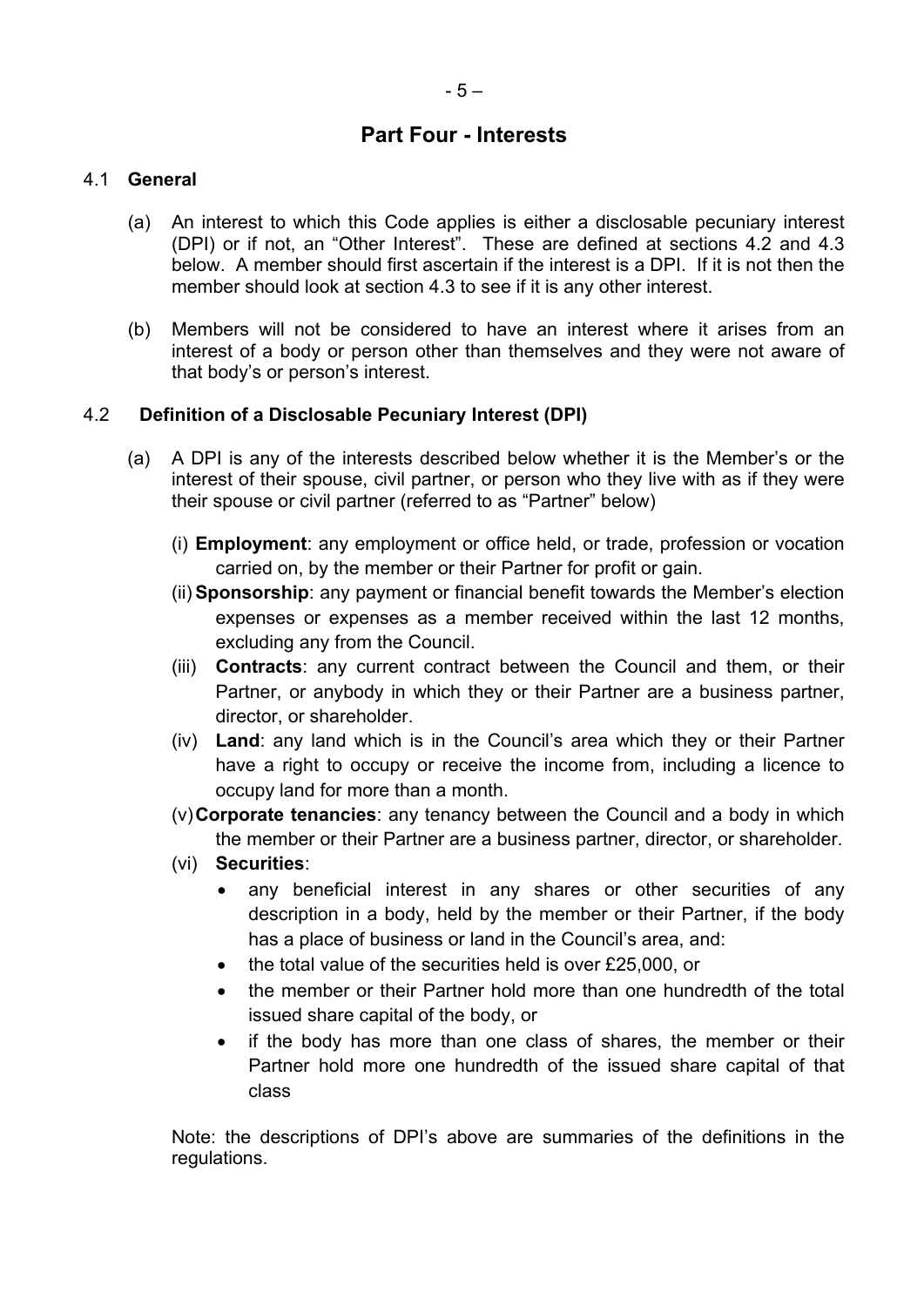(b) A failure to disclose a DPI, providing information regarding a DPI which is false or misleading, or taking part in the business of the Council when one has such an interest, are criminal offences in most circumstances, as set out in the Localism Act 2011. They will also be breaches of this Code.

### 4.3 **Definition of "Other Interest"**

- (a) A member has an "Other Interest" where a decision on the matter might reasonably be regarded as significantly advantaging or disadvantaging them or, their Partner to a greater extent than the majority of other council tax, business rate payers or inhabitants of your ward. In interpreting and applying this part of the Code, it is imperative that members always act in a manner which is consistent with the key principles set out in the Code at Part 2: General Obligations.
- (b) Exceptions members do not have any Other Interest in respect of any business of the Council concerning:
	- (i) Housing, where they are a tenant of the Council provided that those functions do not relate particularly to their own tenancy or lease;
	- (ii) School meals or school transport and travelling expenses, where they are a parent or guardian of a child in full time education, or are a parent governor of a school, unless it relates particularly to the school which the child attends;
	- (iii) Statutory sick pay under Part XI of the Social Security Contributions and Benefits Act 1992, where you are in receipt of, or are entitled to the receipt of, such pay;
	- (iv) An allowance, payment or indemnity given to members;
	- (v) Any ceremonial honour given to members; or
	- (vi) Setting council tax or a precept under the Local Government Finance Act 1992.

### 4.4 **Disclosure of interests at meetings**

- (a) Where the member attends a meeting of the Council or any of its bodies, or of anybody where they are a representative of the Council which considers any business in which they or their Partner have an interest, the member must disclose to that meeting the existence and nature of that interest either
	- (i) when invited to do so at or near the commencement of the meeting; or
	- (ii) at the commencement of the consideration of that business; or (if later)
	- (iii) as soon as the interest becomes apparent.
- (b) Where a member has an interest but, by virtue of paragraph 4.6 it is a Sensitive Interest, they must indicate to the meeting that they have an interest, but need not disclose the sensitive information to the meeting.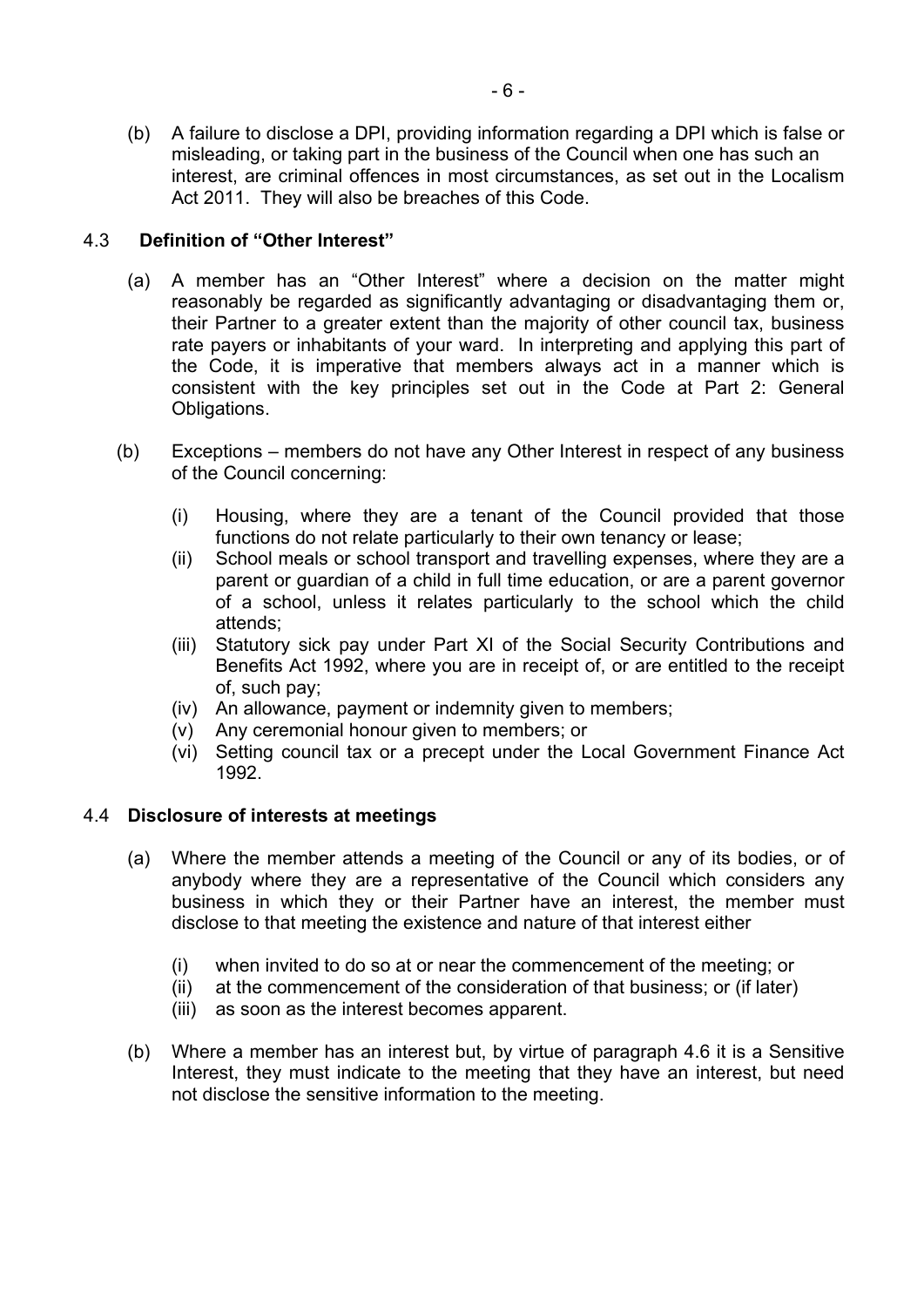### 4.5 **Other Actions to be Undertaken by Members with an Interest**

- (a) Subject to paragraph 4.5 (b), in support of the general requirement of this Code that a member shall not influence, or attempt or purport to influence, any decision or business of the Council in which they have an interest there are the following additional requirements:
	- (i) The member must not participate in any discussion or consideration of that matter at any meeting of the Council or any of its bodies, or of any body where they are a representative of the Council as they may have a fiduciary duty to that body;
	- (ii) The Member shall withdraw from the meeting for the whole time there is a discussion or consideration of the matter; and
	- (iii) The Member shall not vote on the matter.
- (b) Exceptions if the interest is solely another Interest (as defined in paragraph 4.3) which arises:
	- (i) Only in connection with the Member's appointment as a representative of the Council on an outside body; or

(ii) As a result of the member's or their Partner's membership of any other body in which the member or their Partner do not hold a position of general control or management the member may speak on the matter and stay in the meeting room but is prohibited from voting on the matter.

### 4.6 **Sensitive Interests**

- (a) A Sensitive Interest is an interest that the member with the interest, and the Council's Proper Officer, consider that disclosure of the details of which could lead to that member or a person connected with that member being subject to violence or intimidation.
- (b) Copies of the Council's Register of Members' Interests that are made available for inspection and any published version of the Register, must not include details of the interest but will state that the Member has an interest the details of which are withheld under the Localism Act 2011.
- (c) A member with a Sensitive Interest, when declaring such an interest at a meeting, need not disclose details of the interest but merely the fact that they have a Sensitive Interest in the matter concerned.
- (d) A member with a Sensitive Interest is subject to all the other provisions of this Code in relation to that interest, including those which prevent members with an interest influencing, or attempting or purporting to influence, any decision or business of the Council in which they have an interest.

### 4.7 **Dispensations**

- (a) The Proper Officer may grant a dispensation allowing a Member with an interest  $t_{\Omega}$ 
	- (i) participate, or participate further, in any discussion of the matter, or
	- (ii) participate in any vote, or further vote, taken on the matter at a meeting where the discussion or meeting are in the course of the Council's business.